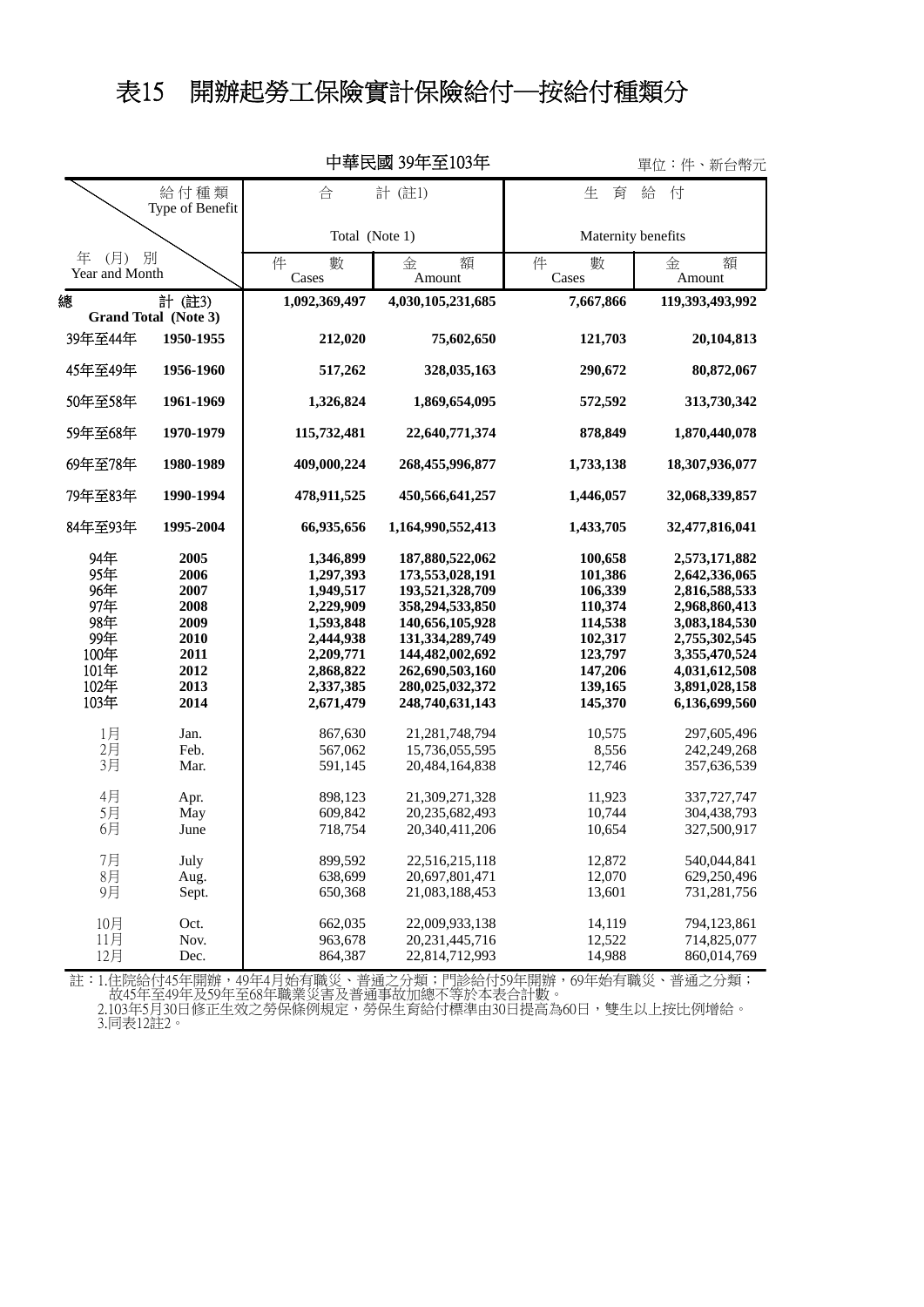|                                                                                                                                | Since 1950 - 2014                                                                                                                                                                                    |                                                                                                                    | Unit: $case \cdot NTS$                                                                                                                                                                               |  |
|--------------------------------------------------------------------------------------------------------------------------------|------------------------------------------------------------------------------------------------------------------------------------------------------------------------------------------------------|--------------------------------------------------------------------------------------------------------------------|------------------------------------------------------------------------------------------------------------------------------------------------------------------------------------------------------|--|
| 傷<br>病                                                                                                                         | 給<br>付                                                                                                                                                                                               | 能<br>失                                                                                                             | 給<br>付                                                                                                                                                                                               |  |
| Injury or sickness benefits                                                                                                    |                                                                                                                                                                                                      | Permanent disability benefits                                                                                      |                                                                                                                                                                                                      |  |
| 件<br>數<br>Cases                                                                                                                | 額<br>金<br>Amount                                                                                                                                                                                     |                                                                                                                    | 額<br>金<br>Amount                                                                                                                                                                                     |  |
| 6,543,466                                                                                                                      | 64,748,365,519                                                                                                                                                                                       | 879,510                                                                                                            | 177,646,502,718                                                                                                                                                                                      |  |
| 48,509                                                                                                                         | 7,708,925                                                                                                                                                                                            | 2,180                                                                                                              | 6,904,072                                                                                                                                                                                            |  |
| 101,203                                                                                                                        | 26,347,856                                                                                                                                                                                           | 4,440                                                                                                              | 20,881,617                                                                                                                                                                                           |  |
| 184,950                                                                                                                        | 86,999,414                                                                                                                                                                                           | 14,945                                                                                                             | 133,694,907                                                                                                                                                                                          |  |
| 151,362                                                                                                                        | 339,368,602                                                                                                                                                                                          | 36,051                                                                                                             | 981,580,381                                                                                                                                                                                          |  |
| 1,074,444                                                                                                                      | 4,083,608,268                                                                                                                                                                                        | 88,964                                                                                                             | 6,508,793,452                                                                                                                                                                                        |  |
| 1,164,447                                                                                                                      | 5,415,918,471                                                                                                                                                                                        | 75,258                                                                                                             | 8,179,715,205                                                                                                                                                                                        |  |
| 1,757,187                                                                                                                      | 20,954,594,005                                                                                                                                                                                       | 345,180                                                                                                            | 82,628,643,052                                                                                                                                                                                       |  |
| 188,038<br>195,760<br>207,089<br>217,821<br>212,477<br>215,495<br>217,104<br>216,518<br>199,496<br>191,566<br>15,534<br>10,367 | 2,715,772,384<br>2,934,662,959<br>3,046,989,018<br>3,326,564,937<br>3,440,002,497<br>3,678,507,846<br>3,865,797,394<br>3,894,128,494<br>3,535,433,034<br>3,395,961,415<br>285,515,763<br>197,007,534 | 34,877<br>35,090<br>34,451<br>33,873<br>32,097<br>30,788<br>29,910<br>30,600<br>29,296<br>27,180<br>3,911<br>3,395 | 8,413,751,147<br>8,929,945,244<br>8,569,991,540<br>8,623,458,068<br>7,974,511,352<br>7,485,163,241<br>7,272,310,080<br>7,719,434,595<br>7,329,887,543<br>6,867,837,222<br>587,662,631<br>457,423,835 |  |
| 15,498<br>16,784<br>17,544<br>14,605                                                                                           | 279,178,168<br>310,543,983<br>289,194,873<br>248,902,761                                                                                                                                             | 3,910<br>3,927<br>4,115<br>3,929                                                                                   | 581,339,780<br>575,275,755<br>604,013,293<br>555,805,998                                                                                                                                             |  |
| 18,474<br>16,524<br>16,812<br>16,736<br>15,691                                                                                 | 303,649,278<br>298,902,285<br>288,369,965<br>296,765,987<br>290,390,288                                                                                                                              | 4,219<br>4,084<br>4,138<br>4,216<br>4,047                                                                          | 611,947,398<br>547,319,696<br>586,853,244<br>607,212,953<br>532,546,487                                                                                                                              |  |
| 16,997                                                                                                                         | 307,540,530                                                                                                                                                                                          | 4,336                                                                                                              | 620,436,152                                                                                                                                                                                          |  |

## **Table 15 Real Benefit Payments, by Type of Benefit**

 to occupational benefit and ordinary benefit during the period of 1956 to 1960 and 1970 to 1979. divided to the occupational benefits and the ordinary benefits after 1980; since the benefits can't be divided the ordinary benefit after April, 1960; the outpatient medical care benefits implemented in 1970 and had been Note: 1. The inpatient hospitalization benefits implemented in 1956 and had been divided to the occupational benefit and

3.See Note 2 of Table 12. been raised from 30 days' pay to 60 days'. Benefits for multiple births are multiplied by the number of babies born. 2.After the amendments for Labor Insurance Act on May 30, 2014, the payment standard for maternity benefits has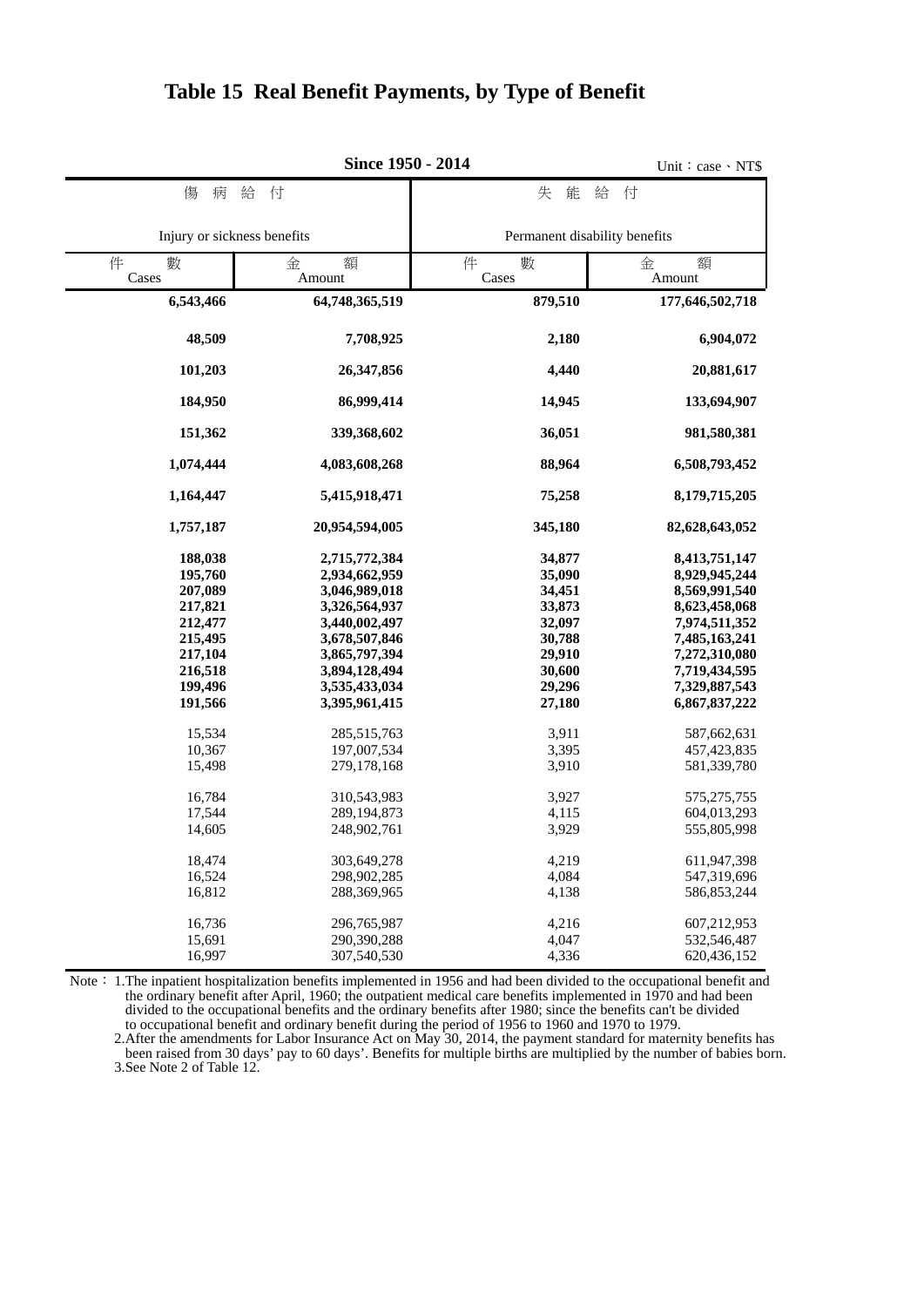## 表15 開辦起勞工保險實計保險給付─按給付種類分(續)

|                           |                                |                    | 甲華氏國 39年至103年                      |                                               | 單位:件、新台幣元                        |  |
|---------------------------|--------------------------------|--------------------|------------------------------------|-----------------------------------------------|----------------------------------|--|
| 給付種類<br>Type of Benefit   |                                | 年<br>給<br>老<br>付   |                                    | 死亡給付 (含失蹤津貼)                                  |                                  |  |
|                           |                                | Old-Age benefits   |                                    | Death benefits<br>(Include missing allowance) |                                  |  |
| 年 (月) 別<br>Year and Month |                                | 件<br>數<br>Cases    | 額<br>金<br>Amount                   | 件<br>數<br>Cases                               | 額<br>金<br>Amount                 |  |
| 總                         | 計 (註3)<br>Grand Total (Note 3) | 3,780,718          | 2,583,539,542,253                  | 3,450,629                                     | 536, 341, 732, 170               |  |
| 39年至44年                   | 1950-1955                      | 883                | 952,706                            | 38,745                                        | 39,932,133                       |  |
| 45年至49年                   | 1956-1960                      | 3,660              | 10,110,610                         | 57,473                                        | 113,138,590                      |  |
| 50年至58年                   | 1961-1969                      | 21,355             | 198,439,845                        | 121,073                                       | 571,839,922                      |  |
| 59年至68年                   | 1970-1979                      | 71,700             | 3,286,881,769                      | 223,758                                       | 3,521,970,873                    |  |
| 69年至78年                   | 1980-1989                      | 222,662            | 39,910,834,139                     | 495,639                                       | 34,092,448,508                   |  |
| 79年至83年                   | 1990-1994                      | 204,428            | 81,201,678,704                     | 373,855                                       | 63,454,359,810                   |  |
| 84年至93年                   | 1995-2004                      | 1,191,975          | 745,787,914,071                    | 958,639                                       | 200,754,328,963                  |  |
| 94年<br>95年                | 2005<br>2006                   | 155,151<br>131,363 | 149,647,800,293<br>134,399,188,340 | 108,279<br>107,721                            | 22,615,047,705<br>22,766,348,985 |  |
| 96年                       | 2007                           | 142,053            | 152,534,198,134                    | 111,074                                       | 23,313,063,365                   |  |
| 97年                       | 2008                           | 293,635            | 317, 143, 713, 335                 | 114,494                                       | 24, 224, 577, 574                |  |
| 98年                       | 2009                           | 218,690            | 100,611,189,371                    | 114,995                                       | 22,646,739,658                   |  |
| 99年                       | 2010                           | 206,933            | 91,434,890,557                     | 118,970                                       | 22,845,767,110                   |  |
| 100年                      | 2011                           | 274,050            | 103,190,865,178                    | 126,071                                       | 23,871,049,604                   |  |
| 101年                      | 2012                           | 476,767            | 219,523,485,027                    | 130,236                                       | 24,157,048,380                   |  |
| 102年                      | 2013                           | 642,182            | 239, 127, 229, 069                 | 131,717                                       | 23,454,473,279                   |  |
| 103年                      | 2014                           | 712,427            | 205,530,171,105                    | 139,480                                       | 23,899,597,710                   |  |
| 1月                        | Jan.                           | 519,117            | 17,901,073,251                     | 18,803                                        | 1,932,538,035                    |  |
| 2 <sup>7</sup><br>3月      | Feb.                           | 524,690            | 13,269,681,511                     | 16,879                                        | 1,560,751,558                    |  |
|                           | Mar.                           | 535,712            | 16,759,564,264                     | 23,191                                        | 2,505,194,534                    |  |
| 4月                        | Apr.                           | 546,985            | 17,697,735,606                     | 20,052                                        | 2,105,030,355                    |  |
| 5月                        | May                            | 556,296            | 16,855,128,392                     | 21,094                                        | 2,181,625,578                    |  |
| 6月                        | June                           | 563,990            | 16,423,717,283                     | 19,936                                        | 1,897,578,458                    |  |
| 7月                        | July                           | 575,901            | 18,880,583,382                     | 20,092                                        | 1,930,776,980                    |  |
| 8月                        | Aug.                           | 586,040            | 17,237,478,214                     | 19,981                                        | 1,983,575,382                    |  |
| 9月                        | Sept.                          | 595,205            | 17,543,038,822                     | 20,612                                        | 1,932,285,042                    |  |
| 10月                       | Oct.                           | 605,881            | 18,307,669,596                     | 21,083                                        | 2,002,639,536                    |  |
| 11月                       | Nov.                           | 614,034            | 16,572,715,788                     | 20,312                                        | 1,840,618,613                    |  |
| 12月                       | Dec.                           | 623,087            | 18,081,784,996                     | 21,723                                        | 2,026,983,639                    |  |

中華民國 39年至103年